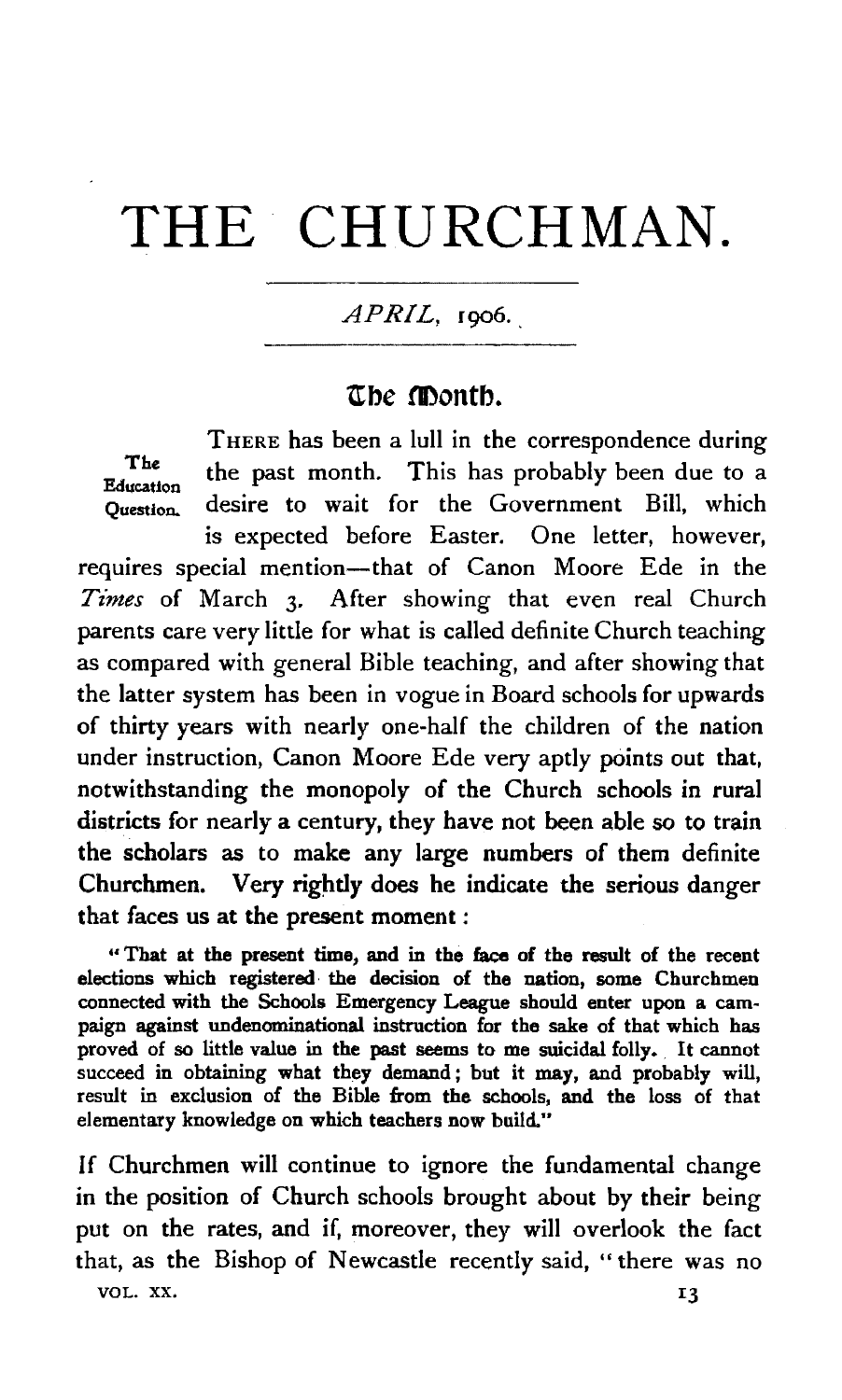doubt that the verdict of the country had been overwhelmingly against the Act of 1902," the result will be disastrous. If, on the other hand, we unite on a policy of Bible instruction in all schools, safeguarded by a conscience clause for teachers as well as scholars, we shall do all that is possible to insure a continuance of Bible teaching in our public elementary schools. And this will be a foundation for that distinctive Church teaching which it is the province of the Churches to give.

It is well known that the supporters of denomina-The Appeal tional religious education in elementary schools make to Parents. much of the necessity of every child being taught the religion of its parents. The obvious fairness of this contention may, however, blind us to the danger of its being used for purely tactical purposes, and it is for this reason we would call attention to the weighty letter of the Bishop of Carlisle in the *Spectator*  of March 17. Dr. Diggle points out the curious fact that the leaders in the fray are the Roman Catholics, among whom not the parent but the priest is supreme. One danger, therefore, of the new demand is that "while the mouth is the mouth of the parent the voice is the voice of the priest." We are grateful to the Bishop for pointing out this significant fact and its implications. And the position and known views of Dr. Diggle gives special force to his subsequent remark that for some years he has been "growing (reluctantly, indeed, yet increasingly) certain that a propaganda is spreading, especially in the centre and south of England, from which the schools are by no means exempt, which, if not arrested, will both injure the nation and contaminate the Church." Meanwhile, on the general question of religion in our schools with reference to the appeal to parents, we will reproduce the admirable remarks of the Bishop in his letter to the *Times* of February 17:

" May I briefly ask two questions of those earnest religious people who prefer secularism to undenominationalism, and profess themselves satisfied to leave the adjudication of this matter with the parents of the children ?

"1. If the parents should, in an overwhelming majority, themselves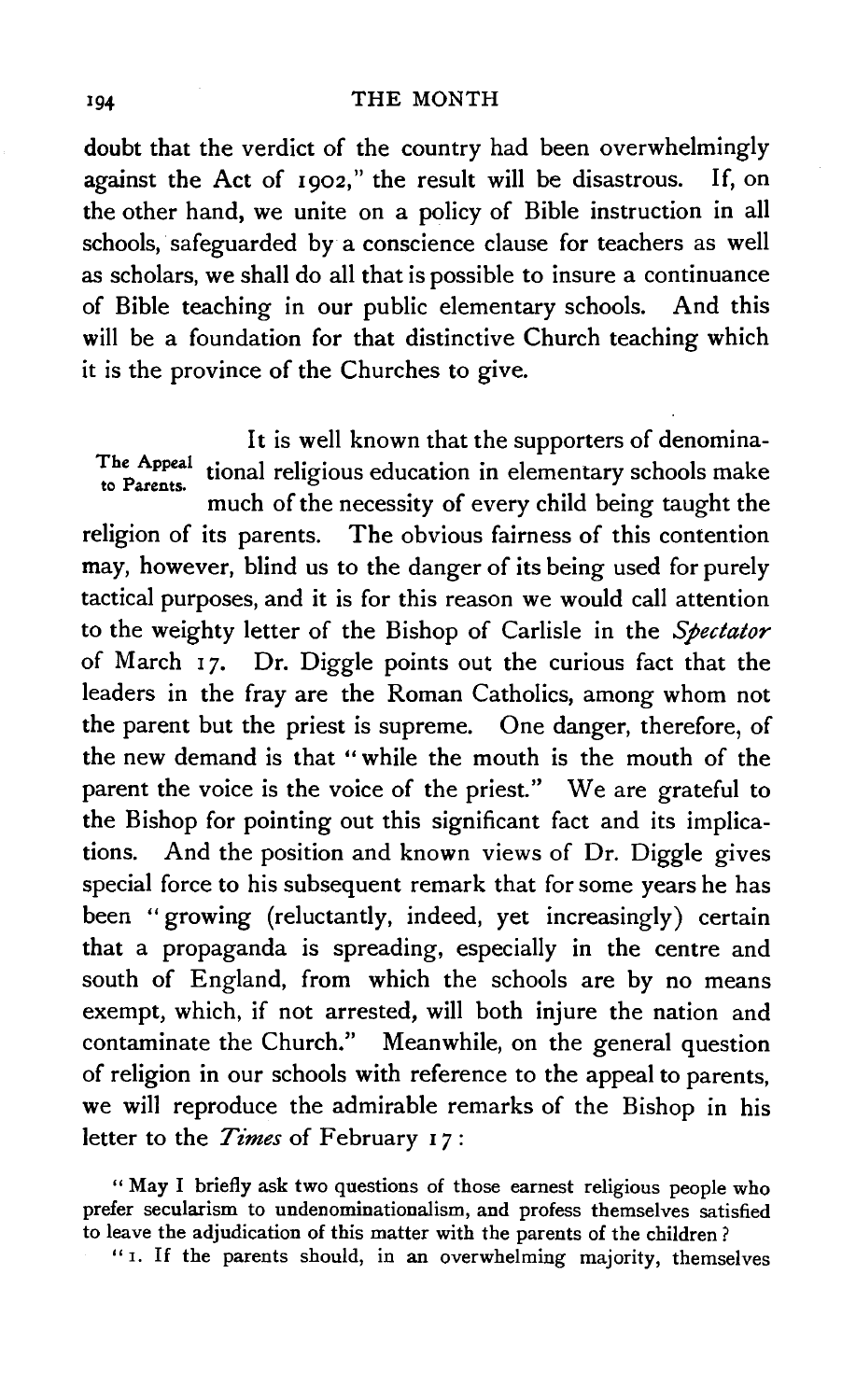choose undenominational teaching for their children, may the question be regarded by the nation as settled and all strife cease ?

" 2. Do they really mean that, rather than have children taught in their own way about God, the responsibilities of the life which now is, and the accountabilities of that which is to come, they would prefer that little children should hear nothing whatever about these vast verities as part of the curriculum of the school ? If this be so, then by an unerring instinct has the *Times* headed this discussion, not the 'Church and the Children,' but the • Clergy and the Schools.' "

The country owes a deep debt of gratitude to Bishop Diggle for his definite, statesmanlike, and fearless advocacy of Bible Christianity in our elementary schools. If only our Church could unite on this policy the future of religious education would be assured.

We are never in any doubt as to Lord Halifax's Lord Halifax. meaning, whatever he says or writes, and his recent address at the meeting of the English Church Union formed no exception to his characteristic frankness. He again put forth his well-known theory about the relation of the Church of England to the Catholic Church, and said that the Church of England was from the first in full agreement with the teaching common to both Eastern and Western sections of the one universal Catholic communion ; and further, that this was so " whatever may have been the arbitrary action from time to time of the civil authorities in the sixteenth century or even of individual Bishops." This last sentence is, we suppose, a periphrasis for the Reformation. Then we are informed definitely that:

" Such teaching includes : The real objective presence in a spiritual mode of our Lord in the blessed Sacrament ; the offering of the body and blood of Christ under the forms of bread and wine in memory of His meritorious death and passion to God in the sacrament of the altar ; purification of souls in the intermediate state, and the duty of praying for them, etc. Such devotional practices include: Reservation of the consecrated elements in all parish churches ; such liturgical practices include the use of distinctive vestments at the celebration of the Holy Mysteries, the use of incense, the use of lighted candles."

We confess we cannot find any of these things in that Book of Common Prayer which is the authorized and constantly-used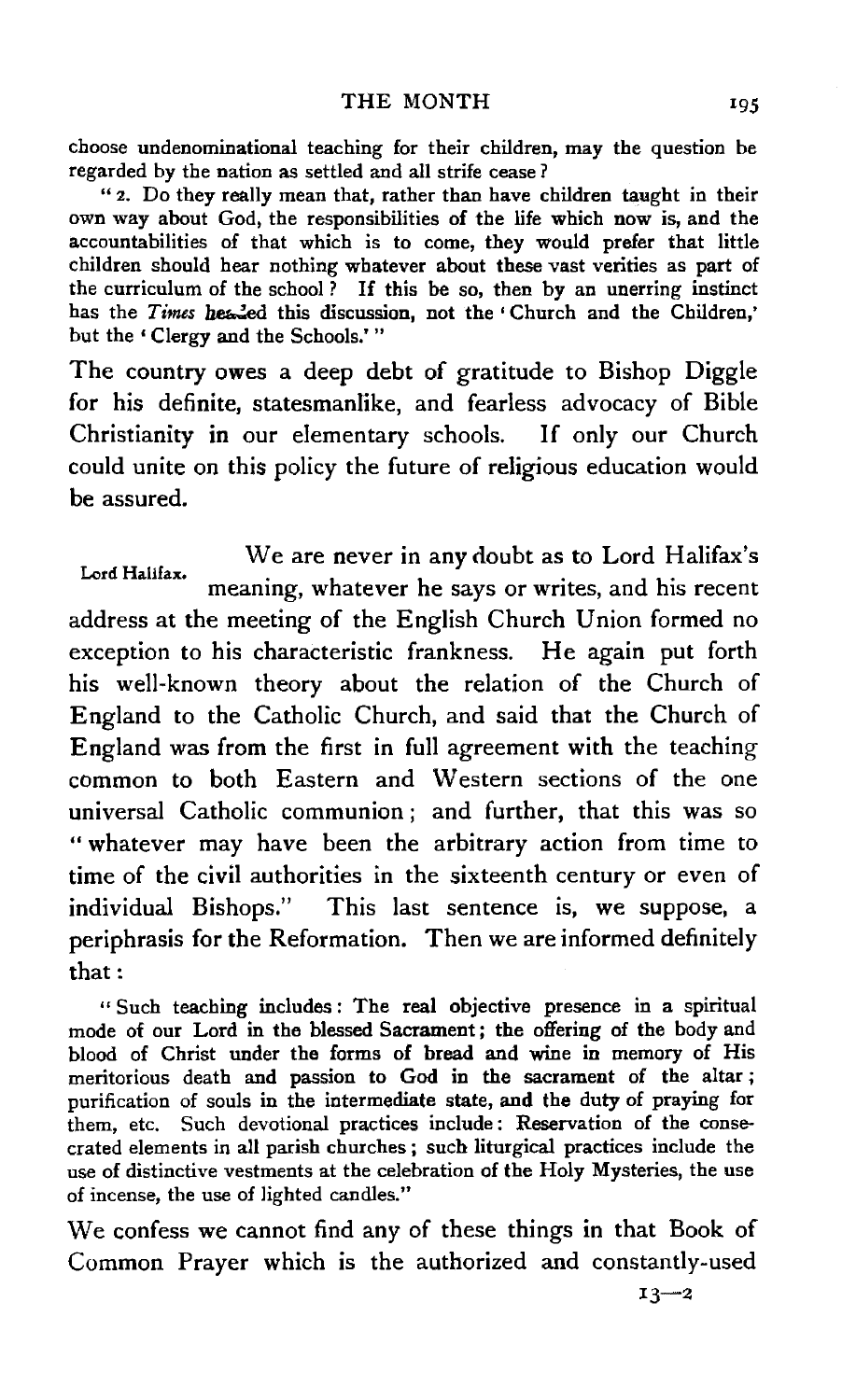# Ig6 THE MONTH

formulary of the Church of England. Whether by "arbitrary action " or otherwise, these things were, as a matter of fact, either removed or not inserted in the sixteenth century, and find no place in the Prayer-Book of to-day. This simple fact of history and present-day experience seems to have no effect whatever on Lord Halifax's mind, though to most Church people it rules the situation. Lord Halifax's position and his theory of the Church of England are manifestly impossible, and it is astonishing beyond measure that he is unable to see it.

In view of some recent proposals from the The evangelical and moderate side in the direction of compromise, the following pronouncement by Lord Halifax at the meeting above referred to is worth recording :

" I observe that it is not unfrequently assumed that we are on our trial, that the question is whether we are to be tolerated or not, or if not this, that peace is to be secured by what are called concessions all round, as, for example, by balancing permission to use the vestments with permission to dispense from the use of the Athanasian Creed, and with some authoritative sanction for the practice of Evening Communion. We reject all such concessions and bargains. We will have none of them. We neither ask for, nor are we prepared to accept, toleration. We ask for our rights. We insist on our right to use the Eucharistic vestments as ordered by the Common Law of the Church, and that, quite apart from the plain directions of the Ornaments Rubric, which witness to that law. We value the vestments, other reasons apart, because they are a witness to the fact that the administration of the Lord's Supper or Holy Communion is neither more nor less than the Mass in English."

We have often urged that the meaning of the vestments is to be understood, not by reference to their original civil use hundreds of years ago, but by the avowed purpose of those who use them to-day as ecclesiastical vestments. Lord Halifax's words come as an interesting and significant reminder of the true state of the case, and we commend them to all who think that compromise is possible. They prove conclusively, if proof be needed, that the use of distinctive vestments is not in honour of the Holy Communion as compared with other services of the Church, but because, to use Lord Halifax's words," they are a witness to the fact that the administration of the Lord's Supper is neither more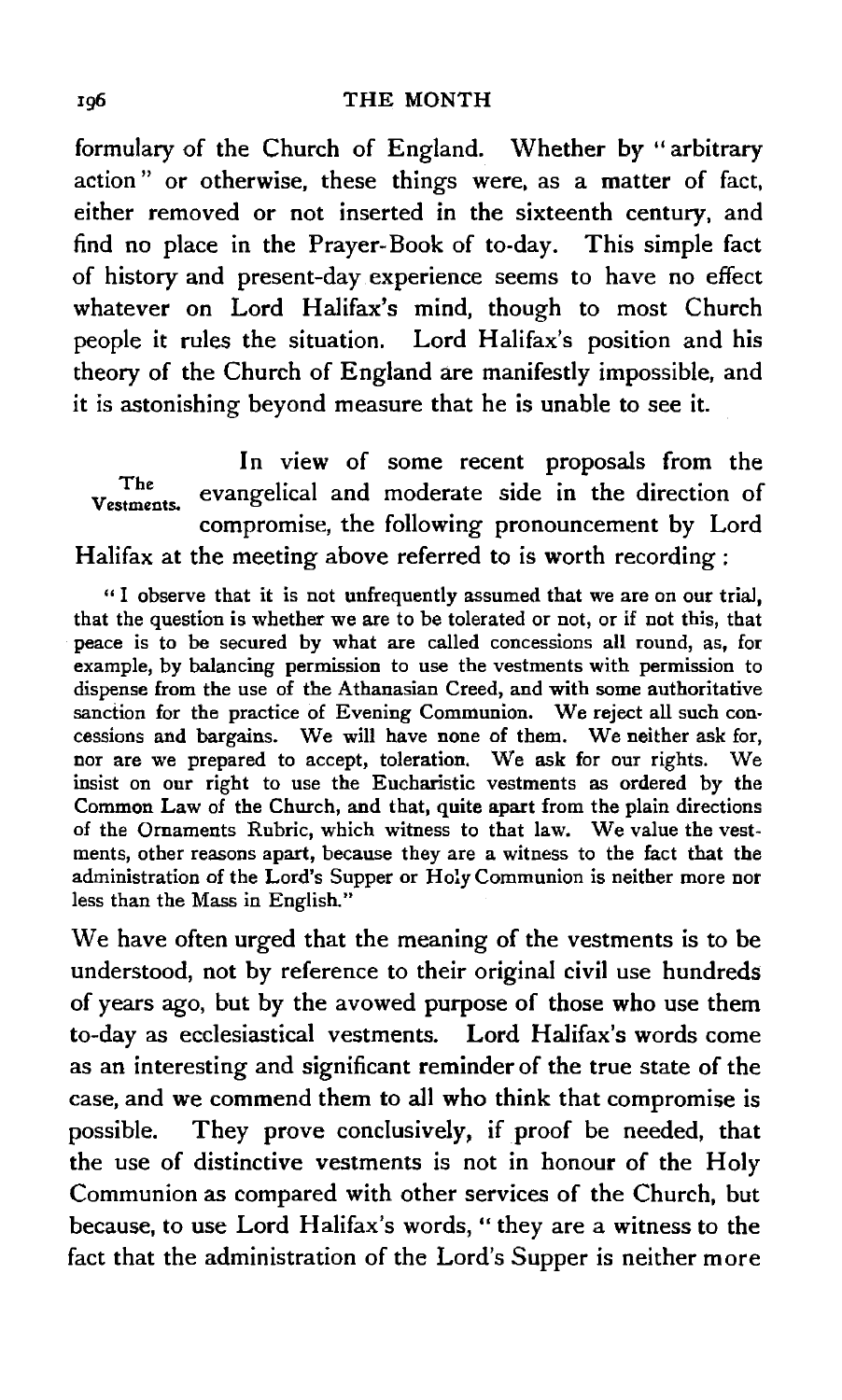nor less than the Mass in English." It is also interesting to see that Lord Halifax thinks comparatively little of the Ornaments Rubric as giving authority for the vestments for he goes far behind it. We are glad to have the issues so sharply defined, for loyal Churchmen have now no reason for remaining ignorant as to the true inwardness of the extreme party in our Church.

The return of voluntary offerings of our Church Voluntary for the year ending Easter, 1905, shows a total of over  $\zeta$ 8,000,000, an increase of more than  $\zeta$ 200,000 on the previous year, though less than the total of two years ago. Eight millions is, in any case, a magnificent figure and shows something of the capacities of the Church of England. More money has been collected for the maintenance of curates, and Easter offerings for the clergy have also grown. Home Missions show an increase, but, unfortunately, Foreign Missions a decrease. Huge though these figures are, we must not allow them to blind us to the fact that they do not represent anything like the proportionate giving that is put before us in the New Testament as the standard of the Christian life. There is scarcely any duty more incumbent on the clergy than that of teaching their people the necessity of proportionate giving, and of showing that God does not look at what we give, but at what we still possess after giving. Some of our readers may be glad to have brought to their notice the Proportionate Giving Union, of which Rev. E. A. Watkins, Ubbeston Vicarage, Yoxford, Suffolk, is the honorary secretary. The Society circulates some very useful literature, which would prove a genuine help in the advocacy of the duty of proportionate giving.

The Bishop of Stepney made some very refresh-Musical ing remarks at Leeds last month about services Services. and choirs. He called for "enormously increased freedom and elasticity in our modes of service," and pleaded that we should " free ourselves from some of the tyrannies from which we have suffered ":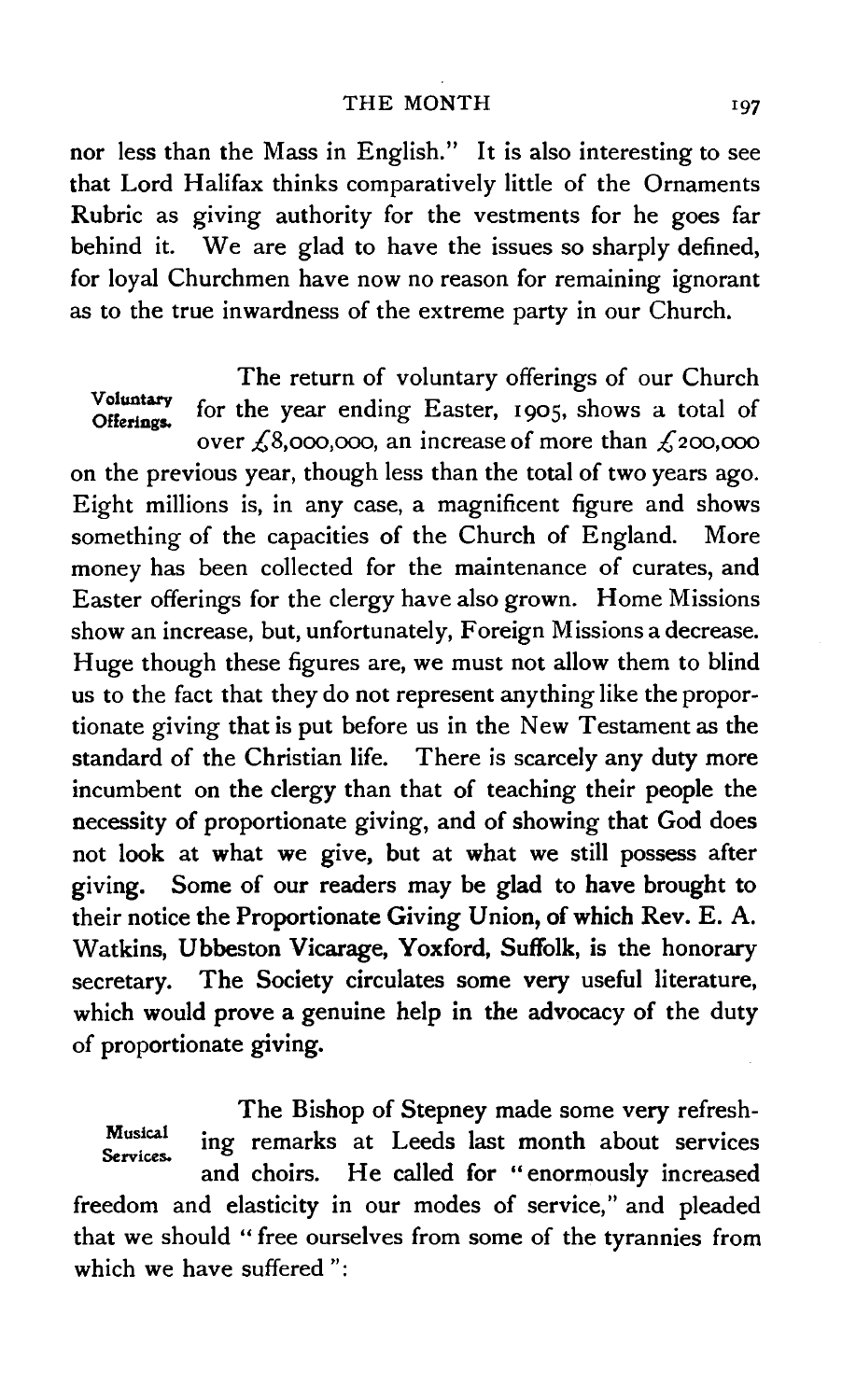"We must, for instance, free ourselves from the tyranny of our choirnot choirs like those of the parish church, but those in poor new districts, who kept the service out of touch with the people. We must also guard against the tyranny of what was called intoning on a musical, or rather in an unmusical, note. We must eliminate from our service that unnatural voice that often followed a man into the pulpit, and alienated people on account of its apparent artificiality."

This utterance is as welcome as it is unusual and even surprising. Coming after the Bishop of Birmingham's remarks a year ago in the same connection, it would seem to suggest that the oldfashioned plain services were not so far wrong after all, even though they were not "up-to-date." The fact is that comparatively few clergy and choirs are capable of properly rendering musical services. Few can retain the note on which they start unless they are continually helped by the organ. Who has not experienced the hindrance to devotion caused by the General Confession or the Lord's Prayer being sung out of tune, and then the organist coming in to set matters right by giving the true note ? One thing above all is perfectly clear : in most parish churches the safest way to prevent congregational responding is to intone the service, for the people simply cannot join in. On the other hand, a service read and prayed in the natural voice is one of the best methods of insuring hearty congregational responses. We welcome the Bishop of Stepney's words as the harbinger of a brighter day in the Church of England, by a reintroduction to many of the people of the beauty of our truly incomparable liturgy.

The assembling of a new Convocation gives point Convocation. to the leading article in the *Guardian* on " The Reform of Convocation," which appeared last month. As the writer truly said, "the Church is gravely hampered by an antiquated routine," and not only so, it is " all along doubtful whether the voice that is finally heard is the voice of the Church at all." Three anomalies are then pointed out, the first and foremost being that of the disqualification of the whole of the unbeneficed clergy; then the extraordinary under-representation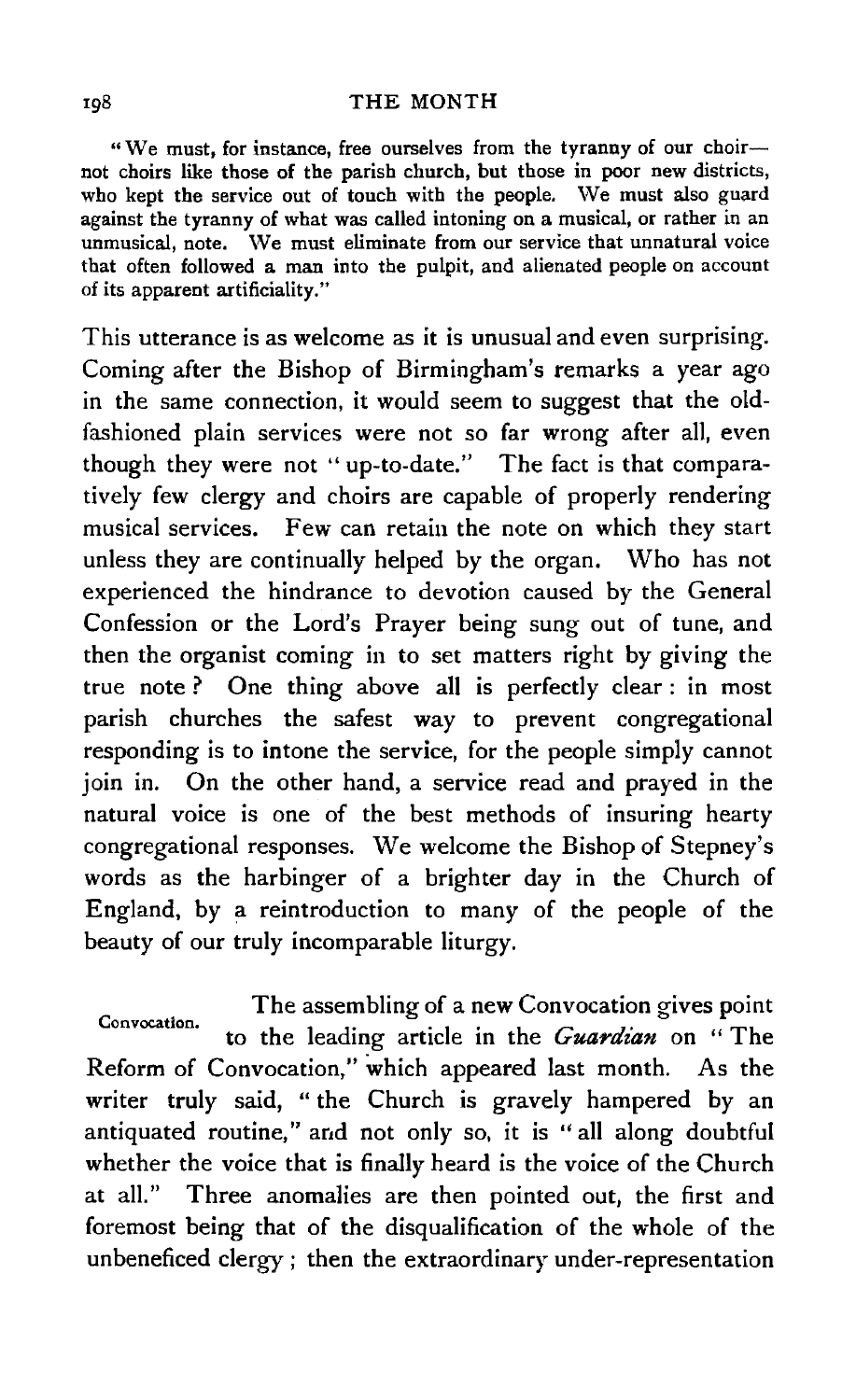of some Dioceses of the Board ; then the fact that in the province of Canterbury there are as many as four methods of election in use at the present time ; and, not least of all, the law which compels the two Houses to deliberate apart, with all the inconveniences and delays consequent upon a twofold discussion. Truly the Church of England is a longsuffering Church, for in scarcely any other body in Christendom would such anomalies be allowed to remain. No wonder that people are beginning to ask, even though the question be somewhat wide of the mark, wherein lies the necessity of Episcopacy to the "well"-being of a Church where these arrangements obtain. We would therefore endorse with all heartiness the conclusion of the article in the Guardian, and commend the subject to all who have at heart the best interests of the Church of England :

"To lay them once more before the minds of Churchmen, who all too easily forget the grave dangers that beset a Church willing to tolerate her blemishes, may be to take one step, however short, towards that definite treatment of the whole problem of reform which recent events point out as a matter of immediate necessity."

We have received an interesting pamphlet entitled Christian "The Situation of Ireland," dealing with the subject of Christian Reunion, with special reference to the conditions in the Sister Isle. The pamphlet consists of four papers, written respectively by an Episcopal clergyman, and by Presbyterian, Baptist, and Methodist ministers. To us the article by the clergyman is necessarily the most interesting, because it discusses the question of corporate reunion in relation to the historic Episcopate. The writer proposes once again the familiar compromise on the basis of a recognition of the existing ministry in non-Episcopal Churches together with a requirement that all new ordinations shall be by Bishops. He also advocates the consecration of several leading Presbyterian and Methodist clergy as Bishops for the purpose of exercising Episcopal oversight over their particular Churches. The spirit of this and of the other writers is truly admirable, and the entire pamphlet deserves careful attention. We shall not be at all surprised to find that the exigences of Christian life in Ireland will bring the